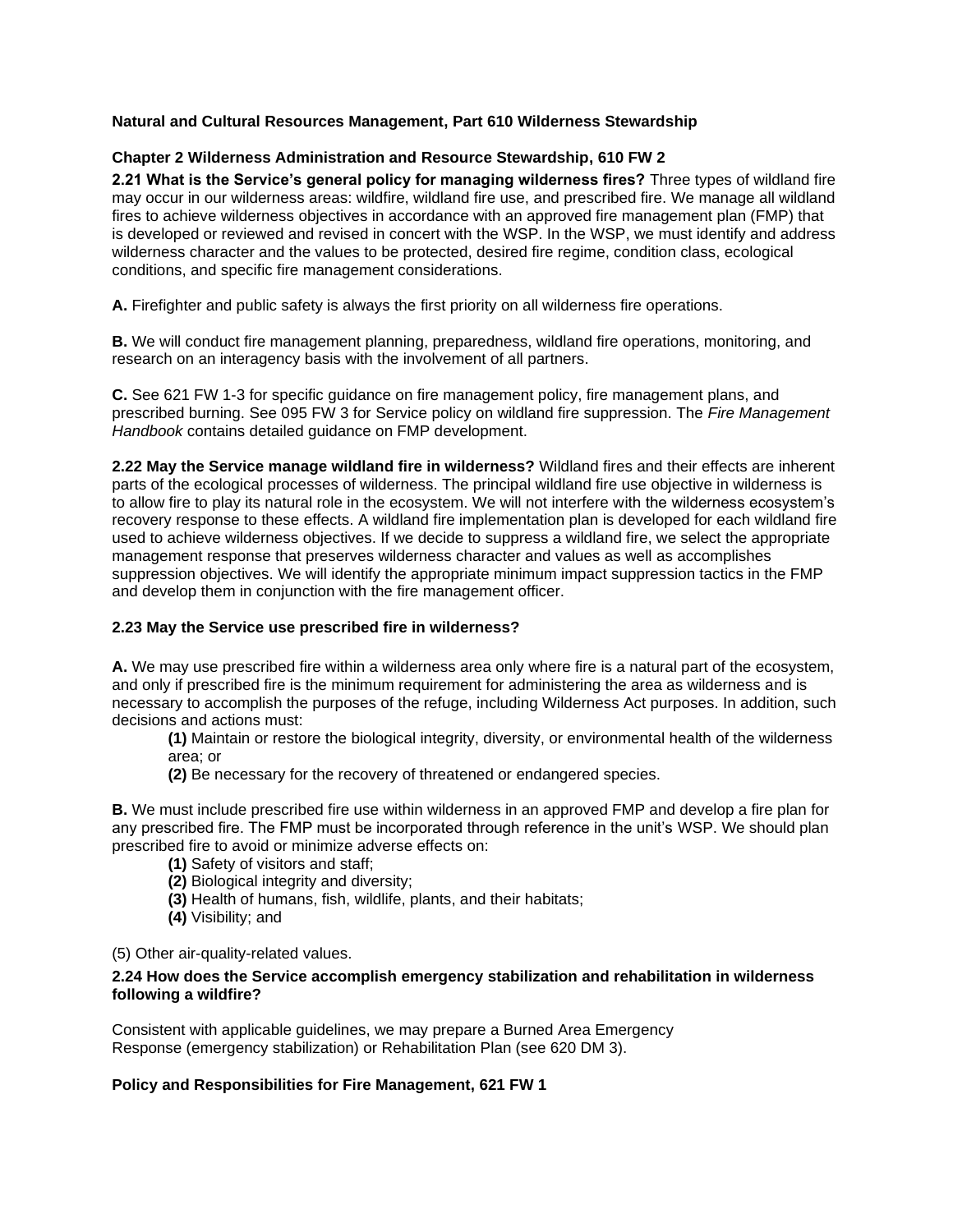1.1 What is the purpose of this chapter? This chapter describes policies, objectives, definitions, and responsibilities for fire management on our lands.

1.2 What is our goal? The goal of wildland fire management is to plan and make decisions that help accomplish the mission of the National Wildlife Refuge System. That mission is to administer a national network of lands and waters for the conservation, management, and, where appropriate, restoration of the fish, wildlife, and plant resources and their habitats within the United States for the benefit of present and future generations of Americans.

1.3 What is the wildland fire management policy? We base our wildland fire management policy on the Departmental Manual, 620 DM 1-2. It is our policy that:

A. Firefighter and public safety is the first priority of the Fire Management Program. With the possible exception of instances where the life of another is in jeopardy, we will not purposely expose an employee, contractor, or cooperator to life-threatening conditions or situations (see 241 FW 7). All Fire Management Plans and activities must reflect this commitment.

B. Only trained and qualified people will conduct fire management duties. Our fire management personnel will meet training and qualification standards that we establish or adopt for the position they occupy. Agency administrators will meet training standards that we establish or adopt for the position they occupy.

C. Trained and certified employees will participate in the wildland fire management program as the situation demands. Non-certified employees with operational, administrative, or other skills will support the wildland fire management program as necessary. Agency administrators are responsible and accountable, and will make employees available to participate in the wildland fire management program.

D. We will conduct fire management planning, preparedness, wildland and prescribed fire operations, monitoring, and research on an interagency basis with the involvement of all partners when appropriate.

E. An approved Fire Management Plan must be in place for all of our lands with burnable vegetation. Our Fire Management Plans must be consistent with firefighter and public safety, protection values, and land, natural, and cultural resource management plans, and must address public health issues. Our Fire Management Plans must also address all potential wildland fire occurrences and may include the full range of appropriate management responses. The responsible agency administrator must coordinate, review, and approve Fire Management Plans to ensure consistency with approved land management plans.

F. We will integrate fire, as an ecological process, into resource management plans and activities on a landscape scale, across bureau boundaries, based upon the best available science.

G. We will use wildland fire to meet identified resource management objectives when appropriate and the Fire Management Plan contains such direction.

H. We will employ prescribed fire whenever it is an appropriate tool for managing our resources and to protect against unwanted wildland fire whenever it threatens human life, property and natural/cultural resources. Once we commit people to an incident, these human resources become the highest value we protect. If we must prioritize between property and natural/cultural resources, we will base the decision on relative protection values, commensurate with fire management costs.

I. Our Regions will provide safe, cost-effective fire management programs in support of land, natural, and cultural resource management plans through appropriate planning, staffing, training, and equipment.

J. Management actions we take on wildland fires will consider firefighter and public safety, be cost effective, consider benefits and protection values, and be consistent with natural and cultural resource objectives.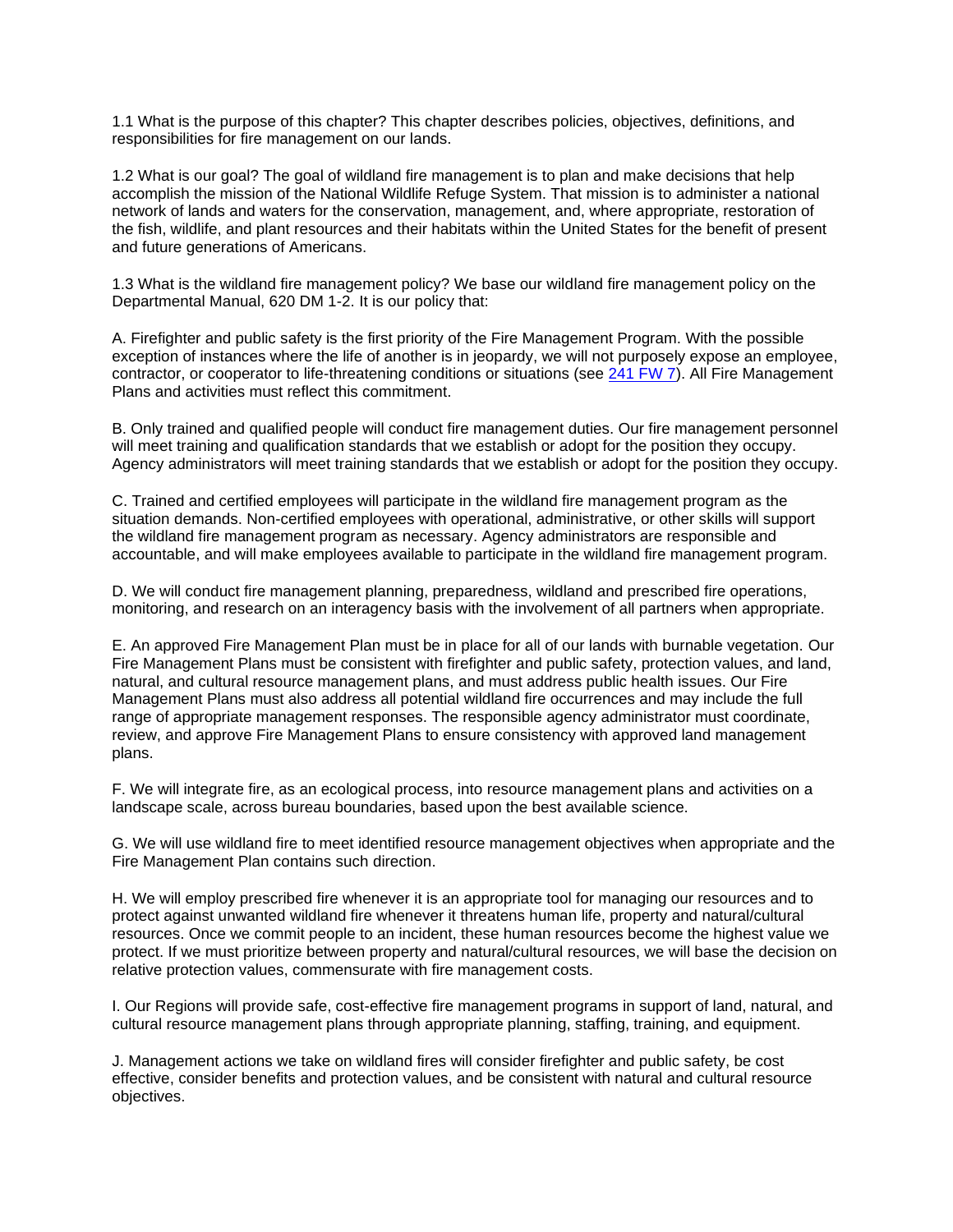K. Refuge staffs must work with local cooperators and the public to prevent unauthorized ignition of wildland fires on our lands.

1.4 What are the authorities for wildland fire management? The following statutes authorize us and provide the means for managing wildland fires on our lands or that threaten our lands and on adjacent lands:

A. Protection Act of September 20, 1922 (42 Stat. 857; 16 U.S.C. 594) Authorizes the Secretary of the Interior to protect, from fire, lands under his/her jurisdiction and to cooperate with other Federal agencies, States, or owners of timber.

B. Economy Act of June 30, 1932 (47 Stat. 417; 31 U.S.C. 1535). Authorizes Federal agencies to enter into contracts and agreements for services with each other.

C. Reciprocal Fire Protection Act of May 27, 1955 as amended by the Wildfire Suppression Assistance Act of 1989 (69 Stat. 66, 67; 42 U.S.C. 1856a)(102 Stat. 1615). Authorizes reciprocal fire protection agreements with any fire organization for mutual aid with or without reimbursement and allows for emergency assistance in the vicinity of agency facilities in extinguishing fires when no agreement exists.

D. National Wildlife Refuge System Administration Act of 1966, as amended by the National Wildlife Refuge System Improvement Act of 1997 and the Refuge Recreation Act of 1962.(80 Stat. 927)(16 U.S.C. 668dd-668ee)(16 U.S.C. 460k-460k4). Governs the administration and use of the National Wildlife Refuge System.

E. Alaska Native Claims Settlement Act of December 18, 1971. (88 Stat. 668; 43 U.S.C. 1601). Alaska Natives' lands are to continue to receive forest fire protection from the United States at no cost until they become economically self-sufficient.

F. Disaster Relief Act of May 22, 1974. (88 Stat. 143; 42 U.S.C. 5121). Authorizes Federal agencies to assist State and local governments during emergency or major disaster by direction of the President.

G. Federal Fire Prevention and Control Act of October 29, 1974 et seq. (88 Stat. 1535; 15 U.S.C. 2201) as amended. Authorizes reimbursement to State and local fire services for costs incurred in firefighting on Federal property.

H. Federal Grants and Cooperative Act of 1977. (Pub. L. 95-244, as amended by Pub. L. 97-258, September 13, 1982. 96 Stat. 1003; 31 U.S.C. 6301-6308). Eliminates unnecessary administrative requirements on recipients of Government awards by characterizing the relationship between executive agencies and contractors, States and local governments and other recipients in acquiring property and services in providing U.S. Government assistance.

I. Alaska National Interest Lands Conservation Act of December 2, 1980. (94 Stat. 2371, 43 U.S.C. 1602- 1784). Designates certain public lands in Alaska as units of the National Park, National Wildlife Refuge, Wild and Scenic Rivers, National Wilderness Preservation, and National Forest systems resulting in general expansion of all systems. Any contracts or agreements with the jurisdictions for fire management services listed above that were previously executed will remain valid.

J. Supplemental Appropriation Act of September 10, 1982. (96 Stat. 837). Authorizes Secretary of the Interior and Secretary of Agriculture to enter into contracts with State and local government entities, including local fire districts, for procurement of services in presuppression, detection, and suppression of fires on any unit within their jurisdiction.

K. Wildfire Suppression Assistance Act of 1989. (Pub. L. 100-428, as amended by Pub. L. 101-11, April 7, 1989). Authorizes reciprocal fire protection agreements with any fire organization for mutual aid with or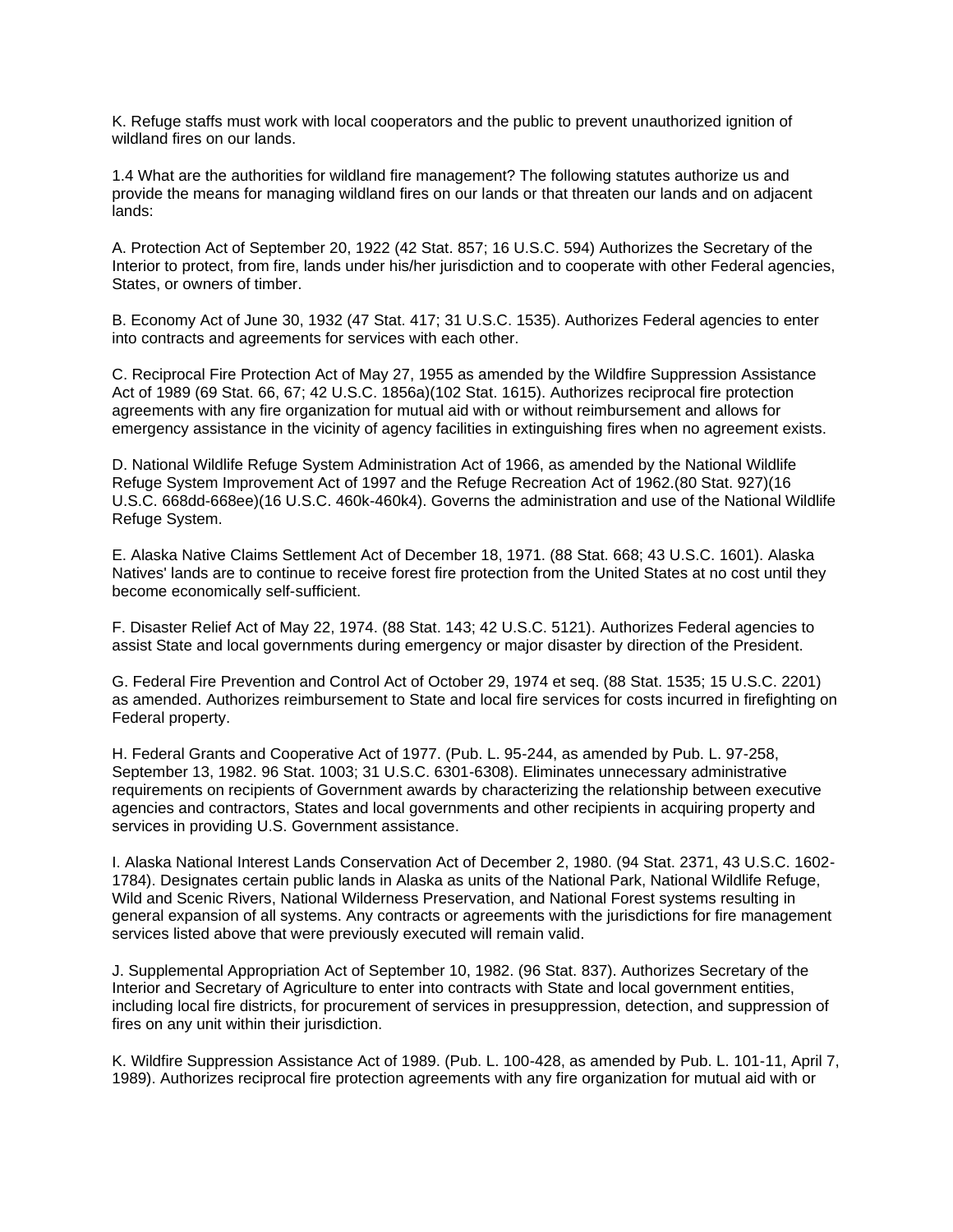without reimbursement and allows for emergency assistance in the vicinity of agency facilities in extinguishing fires when no agreement exists.

L. Departmental Manual, 620 DM 1-2, Wildland Fire Management, General Policy and Procedures; and Wildland Fire Management, General Policy and Procedures - Alaska.

1.5 Who is responsible for the fire management program? The Secretary of the Interior has given the Director of the U.S. Fish and Wildlife Service the responsibility for the operation of the fire management program on our lands (620 DM 1.2).

A. Director. The Director has overall responsibility for our wildland fire management program and will formally evaluate all Regional fire management activities.

B. Assistant Director - Refuges and Wildlife (ARW). The Assistant Director provides leadership for the wildland fire management program through the Division of Refuges. The Division formally evaluates all Regional wildland fire management activities at least every 5 years. The Assistant Director promulgates and approves the Fire Management Handbook and other fire-related handbooks to provide guidance.

C. Service Fire Management Coordinator (SFMC). The Service Fire Management Coordinator is the Chief of the Fire Management Branch. Division of Refuges, and is our representative at the National Interagency Fire Center (NIFC). The Fire Management Branch provides technical direction and coordination of fire management planning, policy development, and procedures Servicewide. The SFMC will represent us on the National Multi-Agency Coordinating Group (MAC Group). The SFMC will implement the decisions of the MAC Group as they affect our areas. The decisions of the MAC Group include the prioritizing of incidents nationally and the allocation or reallocation of firefighting resources to meet national priorities.

D. Regional Director. Regional Directors are responsible for the wildland fire management program in their Region and will designate a qualified Regional Fire Management Coordinator. The Regional Director, through the Regional Fire Management Coordinator, will provide wildland fire management program support to our lands located within their geographic Region. The Regional Director will identify and clarify the roles and responsibilities of other Regional Office staff who might provide oversight to the Fire Management Program.

E. Regional Fire Management Coordinator (RFMC). The RFMC provides coordination, training, planning, evaluation, and technical guidance for the Region and is available to provide assistance for intra-agency and interagency wildland fire management needs. The Regional Fire Management Coordinator will meet qualification requirements we establish for the position. The Regional Director provides written delegated authority to the RFMC to represent the Region on the Geographic Multi-Agency Coordinating Group (MAC Group). The RFMC is responsible for implementing the decisions of the MAC Group as they affect our areas. The decisions of the MAC Group include the prioritizing of incidents and the allocation or reallocation of firefighting resources to meet wildland fire management priorities.

F. Project Leader. Project leaders are responsible for planning and implementing an effective wildland fire management program on lands under their jurisdiction. In conjunction with fire management specialists, they determine the level of fire management effort required to meet wildland fire management objectives of each unit. Project leaders will prepare an approved Fire Management Plan for our lands under their jurisdiction. If the fire management program warrants, they will establish a position to function as the Fire Management Officer for the field office (see G below). Otherwise, they will assign the fire management responsibilities to a staff member as a collateral duty. A staff member, assigned fire management responsibilities as a collateral duty, will meet fire management qualification requirements we establish. All project leaders will make available for dispatch to off-refuge/interagency wildland and prescribed fire management operations all personnel hired in dedicated, fire-funded positions. Project leaders will meet fire management training requirements we establish for their position.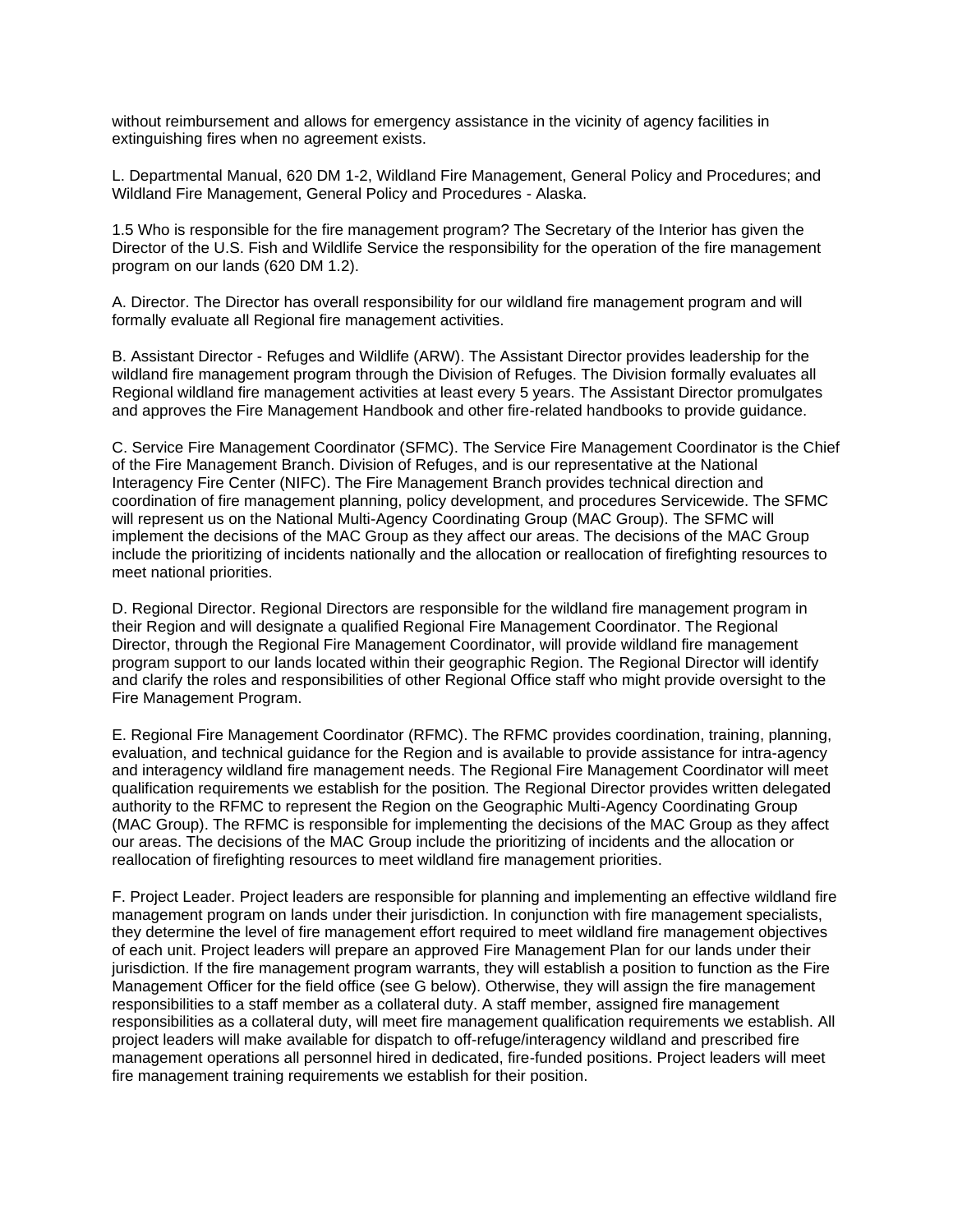G. Fire Management Officer (FMO). We assign Fire Management Officers where an individual refuge wildland fire management program requires wildland fire management expertise. We may assign an FMO to provide wildland fire management support to a group of refuges (zone or district) when individually, each refuge does not warrant a full time FMO. FMO positions are dedicated, fire-funded positions, and are a Regional and national resource. We may call upon the FMO to assist in both intra-agency and interagency wildland fire management needs. The Fire Management Officer will meet qualification standards we establish or adopt for the position.

1.6 What training and qualification standards exist?

A. General. This chapter establishes training and qualification standards for our firefighter, fire support, and fire management positions in wildland fire management programs. These standards specify experience, training, and physical fitness requirements to assure a uniform level of performance. We establish training standards for project leaders, and Regional and national support staff who administer portions of our wildland fire management program.

(1) It is Departmental and Service policy to utilize only qualified personnel who meet standards we establish or adopt for wildland fire management. Project Leaders must not dispatch unqualified personnel to wildland or prescribed fire duty.

(2) There may be occasions when unqualified personnel discover a wildland fire. When this occurs, the employee should report the fire and request assistance before taking action to suppress or slow the spread of the fire. If the fire poses an imminent threat to human life, the employee may take appropriate action to protect that life before requesting assistance. We will relieve unqualified personnel from direct on-line suppression duty or reassign them to non-fireline duty when qualified initial attack forces arrive.

B. Interagency Standards. Along with other land management agencies, we adopt the National Interagency Incident Management System (NIIMS) Wildland and Prescribed Fire Qualification Subsystem Guide, PMS 310-1 to identify minimum qualification standards for interagency wildland and prescribed fire operations. Departmental policy requires all our personnel engaged in interagency operations to meet these standards. PMS 310-1 contains specific guidance concerning the implementation and management of wildland and prescribed fire qualifications.

C. Service Standards. PMS 310-1 allows the establishment of standards to meet our specific needs for operations that involve only our personnel or, in some cases, local cooperators. The Fire Management Preparedness and Planning Chapter of the Fire Management Handbook identifies our standards. We establish them to respond to certain suppression and prescribed fire needs.

D. Training Standards. Training requirements to meet firefighting position standards are in 232 FW 6.

E. Medical and Physical Fitness Standards. Current requirements with implementation direction are now in the Fire Management Handbook.

1.7 What terms need definitions? We define the terms used in this part below. The Fire Management Handbook contains these and other definitions.

A. Agency Administrator. The appropriate level manager having organizational responsibility for management of an administrative unit. It may include Director, Regional Director, complex manager, or project leader.

B. Appropriate Management Action. Specific actions we take to implement a management strategy.

C. Appropriate Management Response. Specific actions we take to respond to a wildland fire to implement protection and fire use objectives.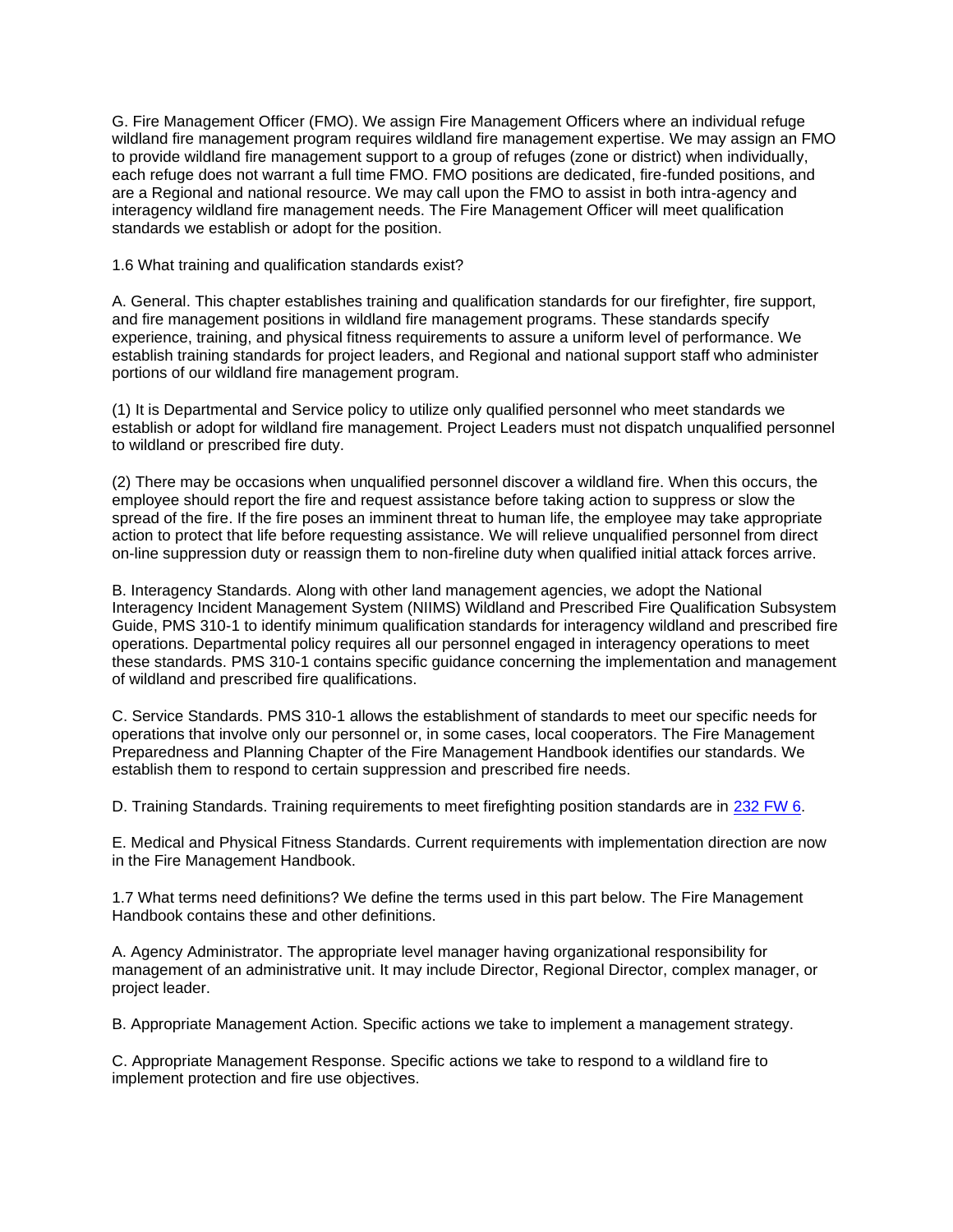D. Appropriate Management Strategy. A plan or direction an agency administrator selects that guides wildland fire management actions intended to meet protection and fire use objectives.

E. Fire Management Plan. A strategic plan that defines a program to manage wildland and prescribed fires and documents the Fire Management Program in the approved land use plan. We supplement the plan with operational plans such as preparedness plans, preplanned dispatch plans, prescribed fire plans, and prevention plans.

F. Geographic Area Coordination Center. An office that coordinates the movement of resources between dispatch centers within a geographic area. Most centers are multi-agency staffed and coordinated on an interagency basis.

G. Monitoring. Periodic evaluation and documentation of a prescribed fire or wildland fire and its environment to ensure that the fire is burning within the scope of an approved Fire Management Plan.

H. Prescribed Fire. Any fire we ignite by management actions to meet specific objectives. Prior to ignition, you must complete a written Prescribed Fire Plan, meet National Environmental Protection Agency (NEPA) requirements, and have approval by the agency administrator. You may meet NEPA requirements at the land use or fire management planning level. Prepare an Environmental Assessment for all actions, except those covered by a categorical exclusion, or those covered sufficiently in an earlier environmental document, or for those actions for which we will prepare an Environmental Impact Statement.

I. Prescription. Measurable criteria that guide selection of appropriate management response and action. Prescription criteria may include safety, economic, public health, environmental, geographic, administrative, social or legal considerations.

J. Preparedness. Our activities to provide a safe, efficient, and cost-effective fire management program in support of land and resource management objectives through appropriate planning and coordination.

K. Suppression Actions. A management action we intend to protect identified values from a fire, to extinguish a fire, or to alter a fire's direction of spread.

L. Wildfire. An unwanted wildland fire. We include this term only to give credence to historic fire prevention products. This is not a separate type of fire.

M. Wildland Fire. Any non-structure fire, other than prescribed fire, that occurs in the wildland.

N. Wildland Fire Management Program. The full range of activities and functions necessary for planning, preparedness, emergency suppression operations, emergency rehabilitation, and prescribed fire operations, including non-activity fuel management to reduce risks to public safety and to restore and sustain ecosystem health.

1.8 What is the Fire Management Information System (FMIS)? The Fire Management Information System (FMIS) is a Servicewide fire database that the Fire Management Branch administers. FMIS contains fire information about the following:

A. Fire Occurrence. Contains individual wildland fire and prescribed fire reports (DI-1202). Our Fire Management Handbook and Fire Management Home page contain specific information and completion instructions.

B. FIREBASE. Contains fire management budget planning and programming.

C. Incident Qualifications. Contains fire training and experience information and red card qualifications for individuals.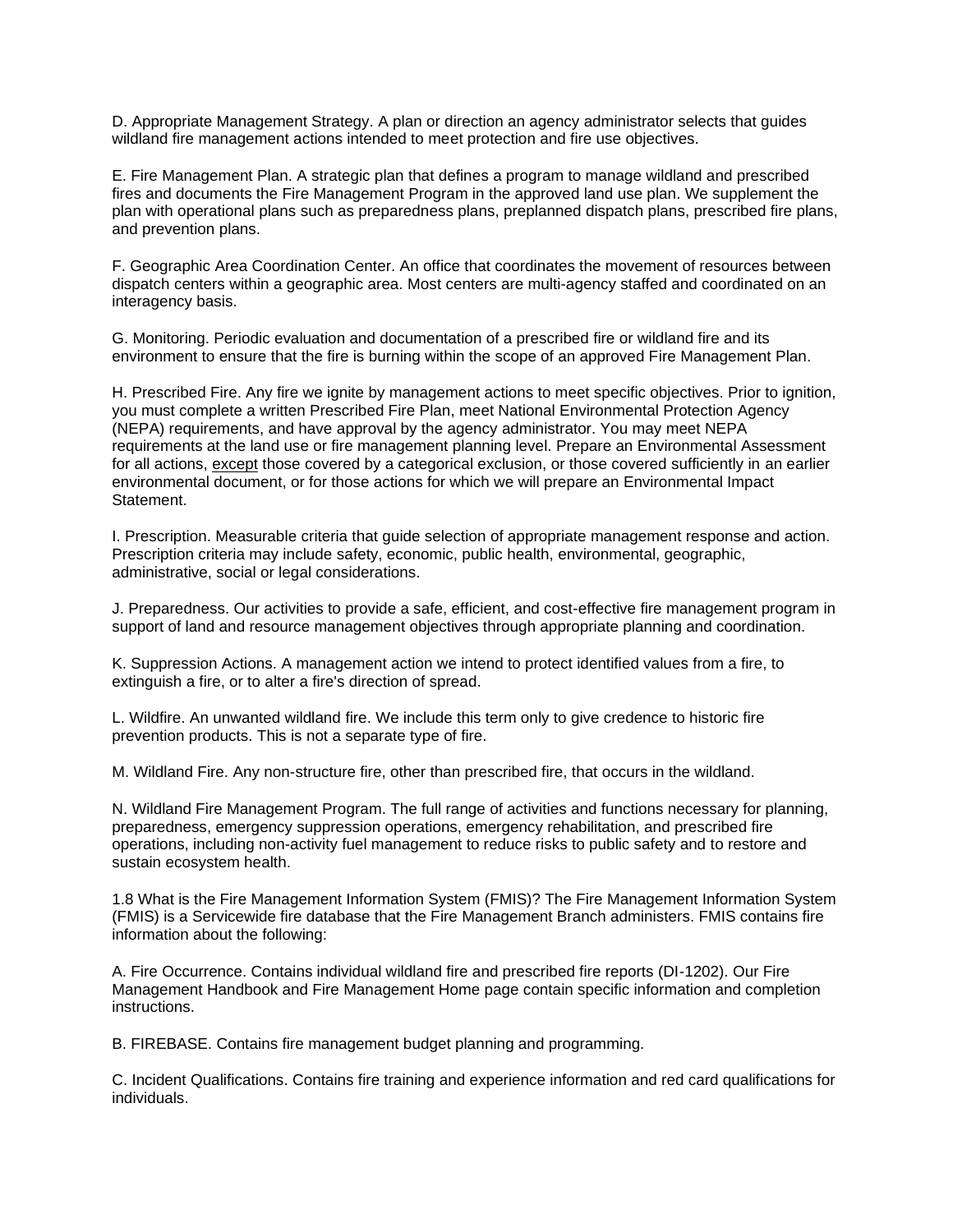D. Multi-Agency Training Schedule (MATS). Contains all agencies' training scheduled for each month.

1.9 What does our Fire Management Handbook contain? Our Fire Management Handbook provides detailed guidance on implementing Departmental and Service policy regarding the fire management program. The Handbook reflects changes in wildland fire management terminology, and implementation procedures for agency and interagency operations. It incorporates planning and program management, preparedness and planning; operational aspects of prescribed fire, prescribed fire management; operational aspects of wildland fires, wildland fire management; and fire investigation procedures and cost determination, fire trespass, into a single document.

# **Fire Management Preparedness and Planning, 621 FW 2**

2.1 What is the purpose of this chapter? This chapter describes the fire planning we require in the fire management program. The Fire Management Preparedness and Planning Chapter of our Fire Management Handbook contains detailed guidance.

2.2 What planning must be done?

A. We currently have two levels of planning: Regional and Refuge. Regional planning includes preparedness planning, which describes activities that lead to a safe, efficient and cost-effective fire management program in support of land and resource management objectives at our refuges. Complete this level of planning prior to the Region's normal fire season. The refuge level planning activity focuses on the Fire Management Plan (FMP) and its activity and support documents.

B. We will conduct fire management planning on an interagency basis with the involvement of all our partners where we share adjoining boundaries.

2.3 What is a Fire Management Plan? We will have an approved FMP for every area with burnable vegetation. Our FMPs must be consistent with firefighter and public safety, protection values, and land, natural, and cultural resource management plans, and must address public health issues. Our FMPs must address all potential wildland fire occurrences and may include the full range of wildland fire management actions. We will coordinate these plans with appropriate specialists at the Regional level and obtain the approval of the responsible agency administrators to ensure consistency with approved land management plans.

A. The FMP is a strategic plan that defines a program to manage wildland and prescribed fires and documents the fire management program in the approved land use plan. Operational plans such as preparedness plans, pre-planned dispatch plans, prescribed fire plans and prevention plans supplement the plan.

B. Fire management options are severely limited on any refuge without an approved FMP. In these situations, refuges may only implement suppression strategies to manage wildland fires. Refuges cannot conduct prescribed fire operations without an approved fire management plan.

C. Project leaders will prepare the FMP with assistance from the Fire Management Officer, field office staff, and other specialists such as the Regional Historic Preservation Officer or the endangered species biologist and the public, as appropriate. Obtain concurrence from the Regional Fire Management Coordinator, and approval from the Regional Director. Project leaders will review annually and update as necessary all operational support plans, e.g., Dispatch, Prevention, Step-up, Pre-attack, etc. Submit significant updates to existing plans to the Regional Office.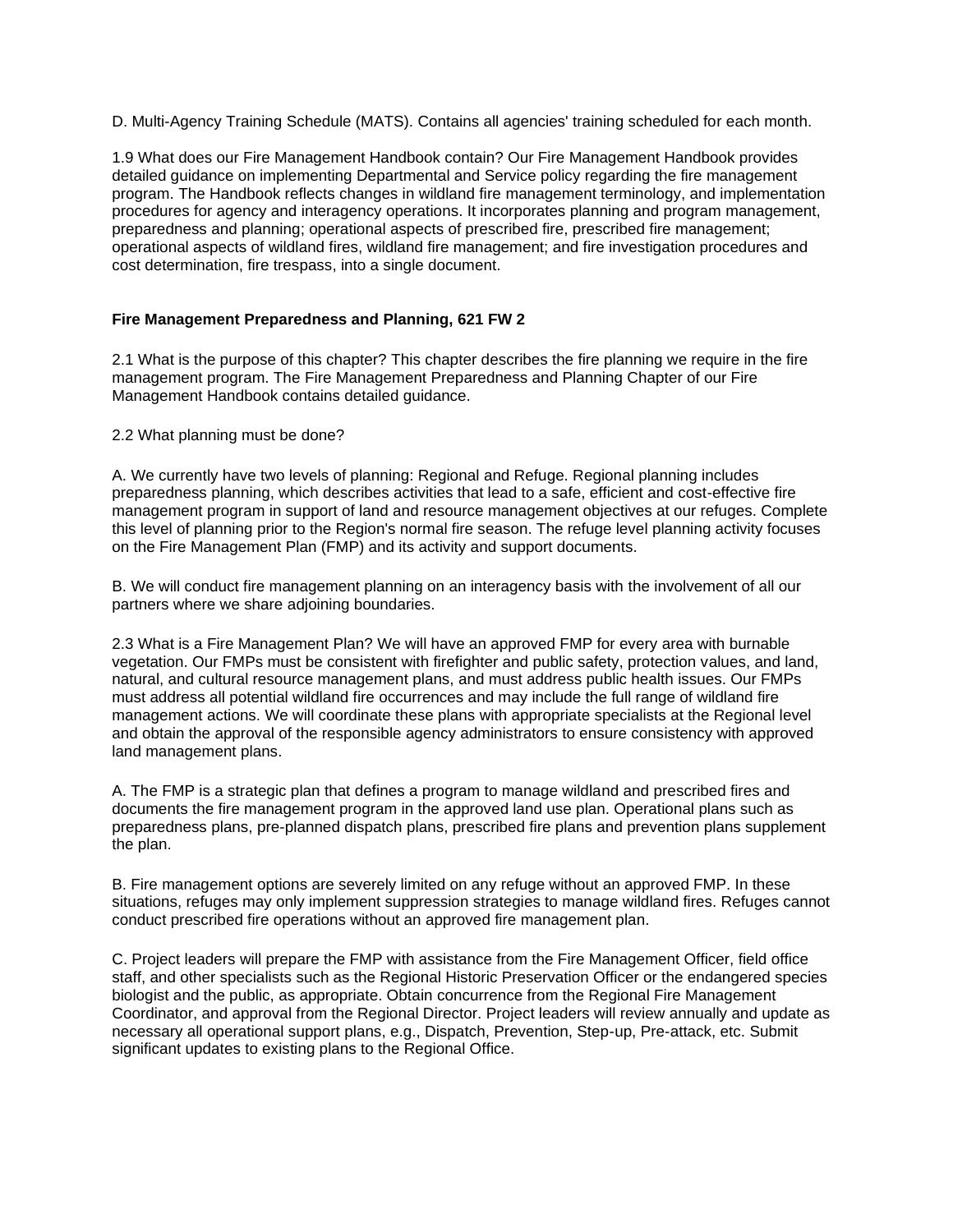(1) The FMP may consist of several parts. As appropriate, the FMP will include sections on preparedness, prescribed and wildland fire operations, prevention, and detection. Where complexity warrants, we may require operational support plans covering these areas to provide day-to-day operational guidance.

(2) Each Refuge and Wetland Management District will complete the wildland fire section of the FMP to assure that we adequately protect field office resources including staff, the general public, and private property from wildland fires.

(3) The approved FMP is the authority for expenditure of fire management and resource management funds for prescribed fire.

(4) Refuges will review and/or revise plans at a minimum of 5-year intervals or when we propose significant changes. When land use changes occur adjacent to our lands, we will review the plan to determine the need for revisions in fuel management or hazard reduction procedures.

B. A simple FMP describing wildland fire operations will be sufficient for small refuges, hatcheries, wildlife management areas, and waterfowl production areas scattered among private lands, where local fire departments will suppress wildland fires.

2.4 What are activity plans?

#### A. Prescribed Fire Plan.

(1) To use prescribed fire, the FMP must include it under management options. We require an approved Prescribed Fire Plan for each prescribed fire. You may use a plan again for the same burn plot as long as the prescriptions remain valid or until new mandates dictate plan amendments. All prescribed fire plans must contain current and valid prescriptions. Regional Directors may establish a process to delegate prescribed fire plan approval to the responsible agency administrator. Regional review and concurrence processes for prescribed fire plans must include the responsible Burn Boss and Regionally-designated subject matter experts. We will review all prescribed fires after completion. We discuss our procedures for prescribed fire in 621 FW 3.

(2) You must comply with NEPA requirements for all prescribed fires. You must prepare an environmental assessment for each Prescribed Fire Plan unless: (a) the field office's approved FMP or planning documents and the accompanying environmental document adequately discuss the action; or (b) a categorical exclusion covers the activity.

B. Burned Area Rehabilitation Plan. You must prepare a Burned Area Rehabilitation Plan whenever a wildland fire causes sufficient damage to a refuge's natural resources to warrant direct and immediate rehabilitation. Wildland Fire Management, 095 FW 3, discusses rehabilitation planning with detailed guidance provided in our Fire Management Handbook.

### 2.5 What plans are done at the Regional Level?

A. Each Region must prepare a Regional Dispatch Plan prior to the Region's normal fire season. We design this plan to give information needed for large fire support, and it contains current information regarding personnel and equipment availability, duty contacts, and telephone numbers of Regional fire management personnel.

(1) Regional Fire Management Coordinators should work with the appropriate Geographic Area Coordination Center for incident support and service. We may incorporate the Regional Dispatch Plan into the Geographic Area Coordination Center's mobilization plan to provide better local interagency coordination.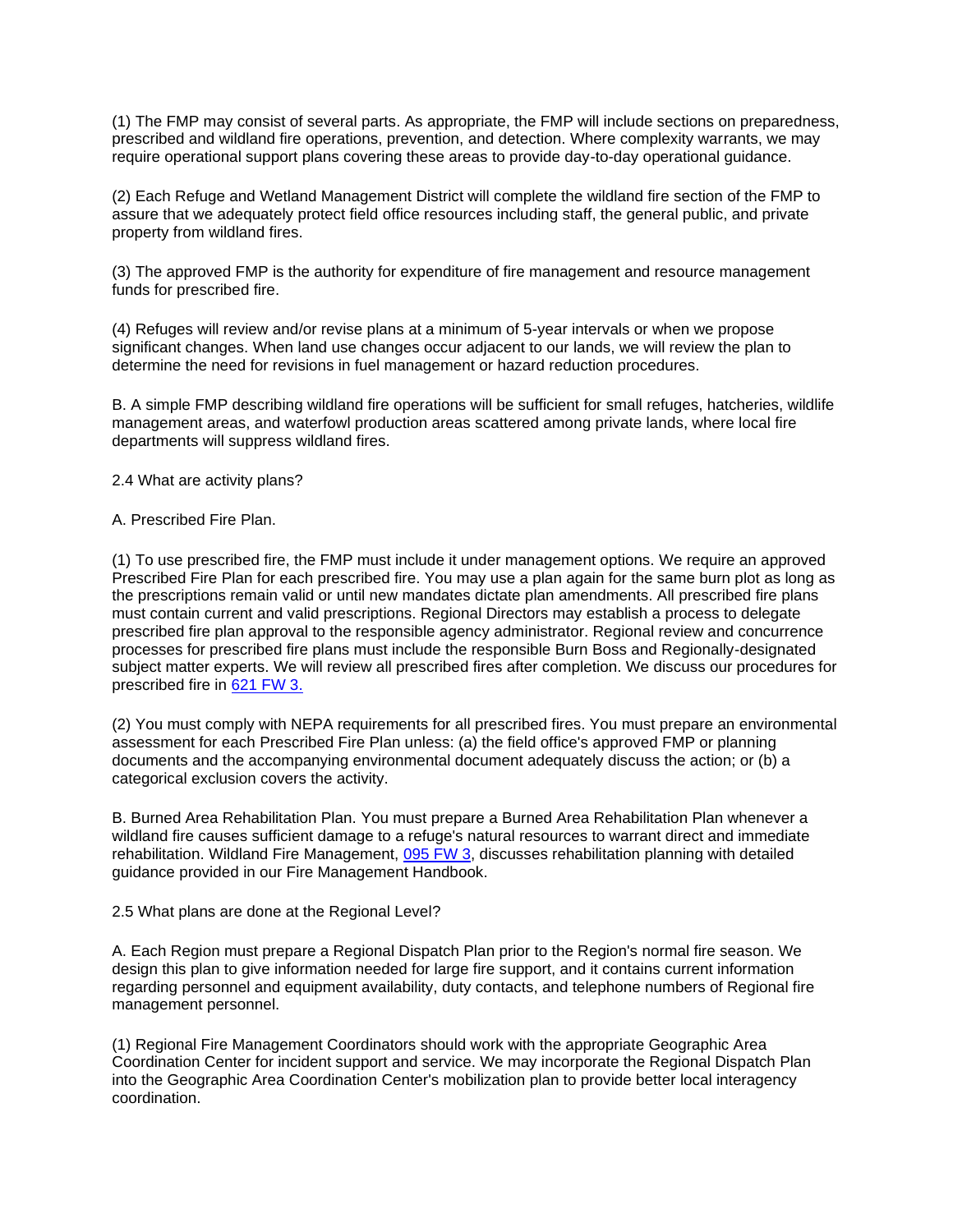(2) The National Interagency Mobilization Guide, NFES 2092, available from the National Interagency Fire Center, is an interagency document that identifies established standard procedures which guide the operations of multi-agency logistical support activity. We will use the Mobilization Guide to facilitate interagency dispatch coordination.

(3) Each Regional Dispatch Plan will include preparedness planning for the Region. These plans help us in timely recognition of approaching critical fire situations. RFMCs will determine whether we will need preparedness plans at the refuge level. In most cases, the preparedness planning done at the Geographic Area Coordination Center level will provide adequate guidance.

B. Step-up plans are operational plans that can be a part of the preparedness planning process at the Regional level. They can provide Regional level guidance on preparedness activities we need to implement based upon worsening burning conditions, and we can use them in conjunction with regional/geographic area preparedness planning. The plan authorizes increased preparedness in order to have appropriate resources available for initial action.

## **Prescribed Fire Management, 621 FW 3**

3.1 What is the purpose of this chapter? This chapter describes the basic policy guidance for our prescribed fire program. Further operational guidance is available in our Fire Management Handbook.

3.2 What is a prescribed fire? A prescribed fire is any fire ignited by our management actions to meet specific objectives. You must have an approved Fire Management Plan (FMP) which includes the use of prescribed fire. You must prepare a written Prescribed Fire Plan, meet NEPA requirements prior to ignition (621FW 2.4A(2)) and have the appropriate approvals. You can use prescribed fire in wilderness areas and proposed wilderness areas in accordance with established guidelines.

A. We consider management of naturally-ignited wildland fires to accomplish specific pre-stated resource management objectives in pre-defined geographic areas wildland fire use, and not a type of prescribed fire.

B. You may not allow a prescribed fire to burn without a current and valid prescription approved by the responsible agency administrator (line officer). The Prescribed Fire Plan must address the following elements:

(1) Prescribed burn objectives and how they support the land use objectives for the area;

- (2) Expected fire behavior;
- (3) Buffer and safety zones;
- (4) Perimeter length and acreage burned limit;
- (5) Analysis of the cumulative effects of weather and drought on fire behavior;
- (6) Potential impacts on visitors, users, and local communities, both on and off site;
- (7) Considerations of environmental, economic, and social effects, both on and off site; and
- (8) Items to include in the burn day assessment during the go-no-go determination:
- (a) Regional and national fire activity constraints; and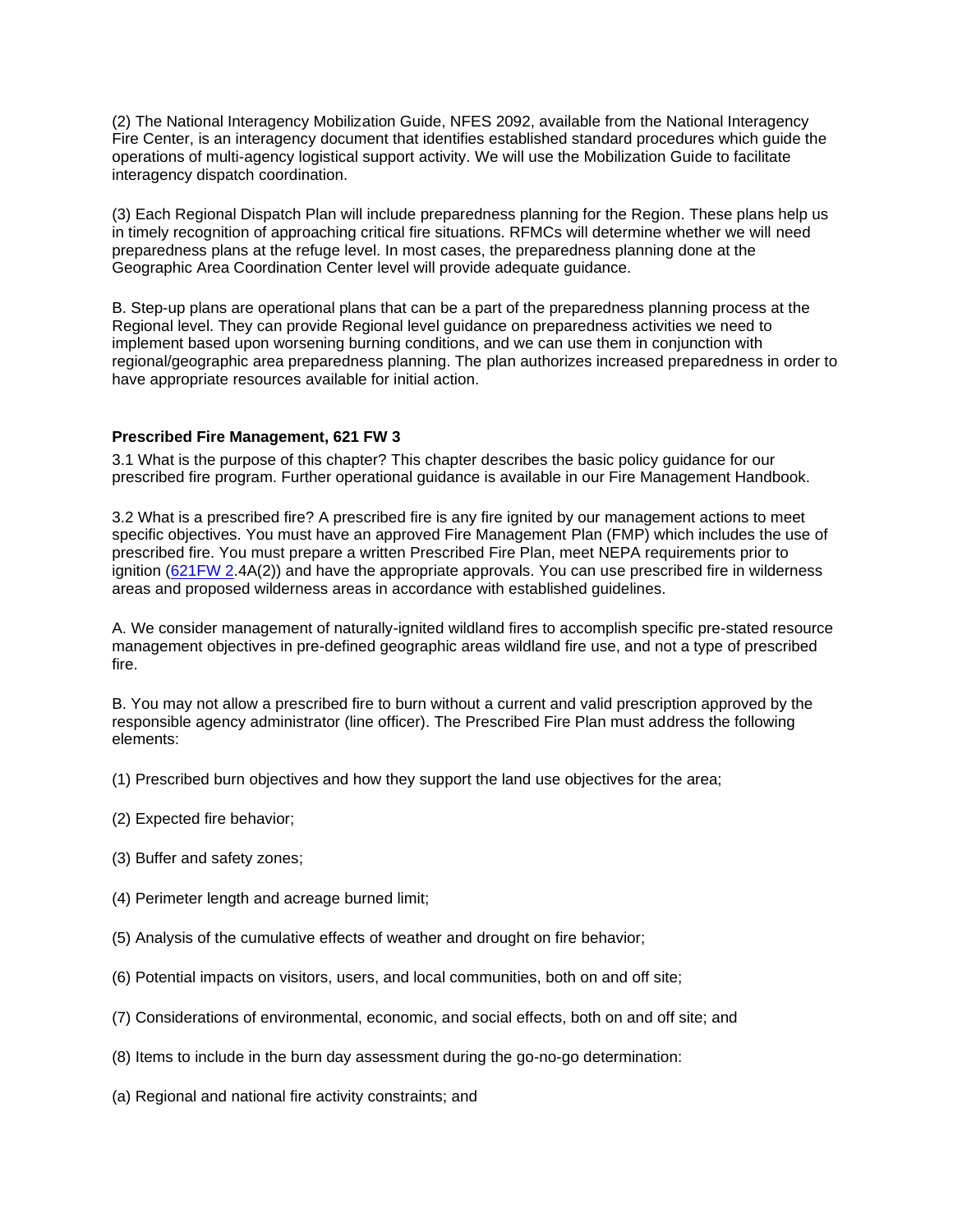(b) The maximum number of fires that can burn in the planning area at one time.

C. The project leader will certify daily, in writing, that we expect any prescribed fire, including those in wilderness areas, lasting more than one burning period to remain in prescription during the next 24 hours. Adequate resources must be available to manage the fire, taking into consideration the reasonably foreseeable fuel, weather, and fire behavior conditions. Maintain certifications in your field office files, available for review.

D. If you determine a prescribed fire to be out of prescription, you must implement the contingency plan immediately. If the contingency plan is not successful, treat the fire as an unwanted wildland fire. The next actions taken will be to achieve protection objectives, and we will determine this through implementation of a Wildland Fire Situation Analysis.

3.3 What about safety considerations? Only trained and qualified personnel will conduct our prescribed fire operations, (232 FW 6, Firefighter Training). You will issue and require personnel to wear and use protective clothing and equipment as prescribed in 241 FW 3, Personal Protective Equipment (PPE), and 241 FW 7, Firefighting.

3.4 Is smoke management important? Visibility is a major consideration in smoke management. Your planning for prescribed fire must include the potential for hazardous situations, including impaired visibility created by smoke both on and off our lands. You must meet the provisions of the Clean Air Act and the State Implementation Plan (SIP).

3.5 What consultation and coordination do we require? All planning for prescribed fire must include consultation with appropriate State and local agencies. Your prescribed fire operations must comply with all State and local requirements. You must notify your cooperators when you ignite prescribed fires to ensure that you can quickly initiate and reinforce suppression actions if necessary. In addition, 620 DM 1.6 (C) requires you to prepare the appropriate agreements in all cases where fires are planned to cross boundaries between our lands and those controlled by another agency or private owner.

3.6 Can we use contracts and cooperative agreements? Local fire departments, qualified contractors or other cooperators can conduct prescribed fire operations on our lands. You must complete an agreement or contract clearly stating the conditions under which these individuals may conduct prescribed fire operations, liability waivers, qualification and PPE requirements or other items important to the burning operation.

A. Contractors. Private contractors who specialize in providing fire management services must meet our standards for qualifications and PPE. Your contract should specify these requirements as well as other standards or work accomplishments they are to meet.

B. Cooperators. Encourage your cooperators to meet our standards for qualification and PPE. Many local cooperators such as Volunteer Fire Departments cannot afford the PPE or the training to meet our standards, and we cannot force them. We should consider not using them in our prescribed fire program when this is the case. If you must use them, you may need to invite the cooperator to attend one of our training sessions prior to burning season or loan PPE to them during the burning operations. If an individual cooperator will be supervising FWS employees on the burn operation, he/she must meet our qualification and experience standards.

3.7 What should my evaluation contain? You must complete a written evaluation on all prescribed fires. Your evaluation must document the conditions under which you conducted the prescribed fire in order to evaluate how closely the fire conformed to planned behavior, what unanticipated difficulties were encountered during the action, and how well the fire accomplished the desired results.